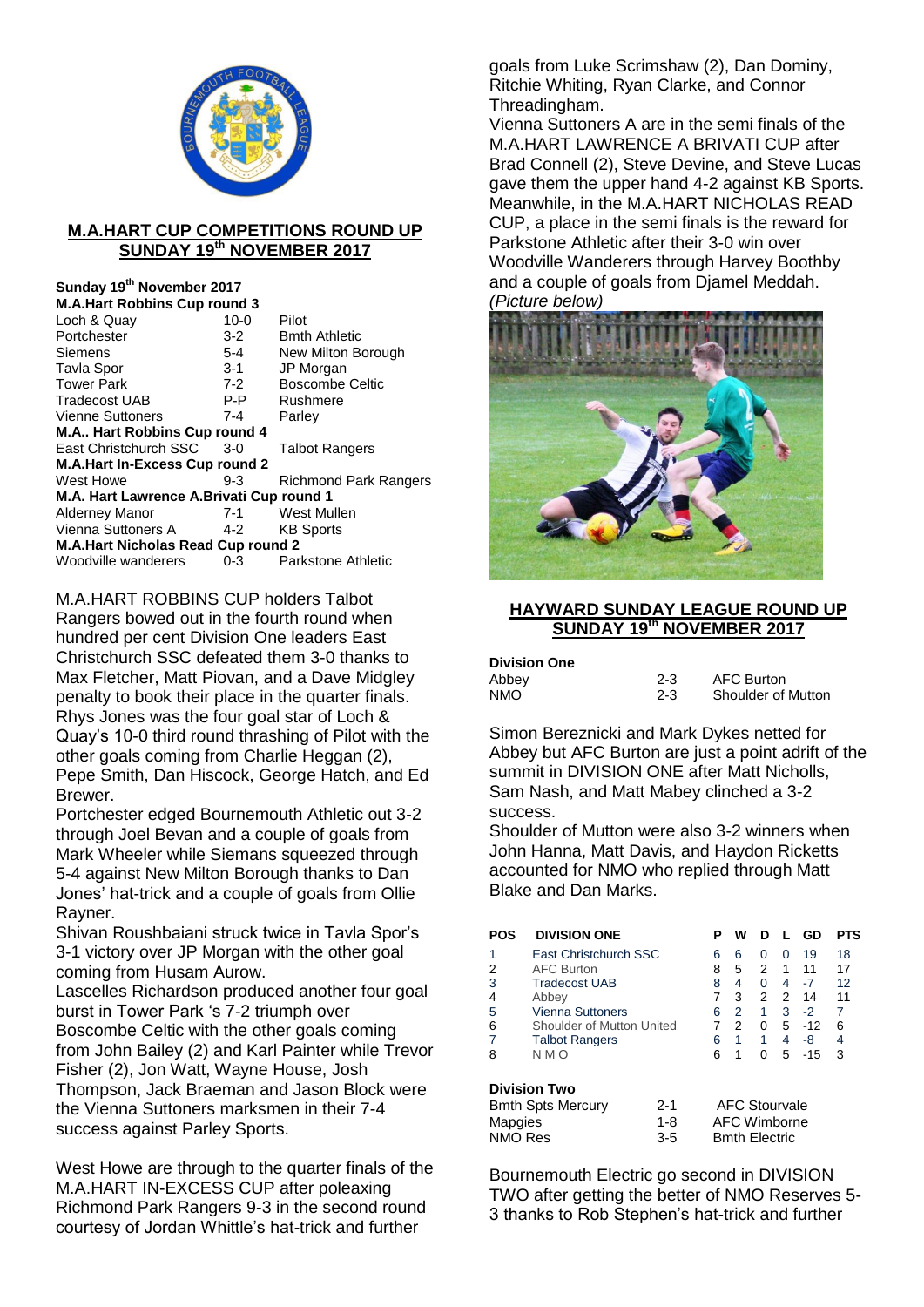goals from Declan Rowlands and Charlie Tompkins.

Dave Cavell scored both Bournemouth Sports Mercury goals in their 2-1 win over AFC Stourvale.while Luke Burton and Kieron Alderson both bagged hat-trick's when AFC Wimborne blitzed Magpies 8-1 with Arden Smith and George Corbin also on target *(Match action below)*





| POS | <b>DIVISION TWO</b>         | Р | w |   |              | GD  | PTS |
|-----|-----------------------------|---|---|---|--------------|-----|-----|
| 1   | Loch and Quay               |   |   | 0 | $\mathbf{0}$ | 34  | 21  |
| 2   | <b>Bournemouth Electric</b> |   | 5 | 1 | 1            | 10  | 16  |
| 3   | Rushmere                    |   | 5 | 0 | 2            | 6   | 15  |
| 4   | N M O Reserves              | 9 | 3 | 1 | 5            | -3  | 10  |
| 5   | <b>AFC Stourvale</b>        | 8 | 3 | 1 | 4            | -4  | 10  |
| 6   | AFC Wimborne                |   | 3 | 1 | 3            | -4  | 10  |
|     | <b>Parley Sports</b>        |   | 2 | 3 | 2            | O   | 9   |
| 8   | JPMorgan                    | 6 | 2 | 0 | 4            | -3  | 6   |
| 9   | <b>Bournemouth Sports</b>   | 8 | 2 | 0 | 6            | -6  | 6   |
| 10  | Magpies                     | 8 | 1 | 1 | 6            | -30 | 4   |

### **Division Three**

| AFC Burton Res  | 6-8     | <b>AFC Fiveways</b>         |
|-----------------|---------|-----------------------------|
| Ferndown Forest | $0 - 4$ | Poole Wanderers             |
| Tavern          | 4-4     | <b>Vienne Suttoners Res</b> |

Poole Wanderers are back on top of DIVISION THREE thanks to a 4-0 victory over Ferndown Forest. Full back Nick Burkmar found the net with a 40 yarder and, not to be outdone, the other full back Jason Allaway also got in on the act while the other goals came via Ryan Musselwhite and Tom Dufaur.

Ollie Payne, Will Stone, Jack Farrier-Ledden, and Jack Omersher netted for Vienna Suttoners Reserves but they had to settle for a point when Shane Barney's hat-trick and a Jamie Tuvey penalty earned Tavern a 4-4 draw.

Ananda Kumar Nair (2), Dan Cook (2), Sam Caines, and George Barber netted for AFC Burton Reserves but it was not enough to prevent them going down 8-6 to AFC Fiveways whose goals came via Ali Paton (2), Scott Davidson (2), Mark Pimperton (2), Matt Wells, and Ollie Vincent.

| POS     | <b>DIVISION THREE</b>        |     | Р                        | w        |   |   | GD    | <b>PTS</b> |
|---------|------------------------------|-----|--------------------------|----------|---|---|-------|------------|
|         | Poole Wanderers              |     | 9                        | 7        | 0 | 2 | 10    | 21         |
| 2       | West Howe                    |     | 7                        | 5        | 2 | 0 | 12    | 17         |
| 3       | Tavla Spor                   |     | 6                        | 4        | 2 | 0 | 25    | 14         |
| 4       | Vienna Suttoners Reserves    |     | 7                        | 4        | 1 | 2 | 3     | 13         |
| 5       | <b>AFC Fiveways</b>          |     | 6                        | 3        | 2 | 1 | 12    | 11         |
| 6       | <b>Richmond Park Rangers</b> |     | 7                        | 2        | 1 | 4 | $-10$ | 7          |
|         | <b>Bournemouth Athletic</b>  |     | 5                        | 2        | 0 | 3 | -6    | 6          |
| 8       | Tavern                       |     | 6                        | 1        | 2 | 3 | -5    | 5          |
| 9       | <b>AFC Burton Res</b>        |     | 9                        | 1        | 1 | 7 | $-17$ | 4          |
| 10      | Ferndown Forest              |     | 8                        | $\Omega$ | 1 | 7 | -24   | 1          |
|         | <b>Division Four</b>         |     |                          |          |   |   |       |            |
| Morden  |                              | 4-4 | Poole Borough            |          |   |   |       |            |
| Scott V | 4-5                          |     | <b>Tradecost UAB Res</b> |          |   |   |       |            |

Morden collected their first point of the season in DIVISION FOUR when they held Poole Borough to a 4-4 draw thanks to Martin Haskell's hat-trick and a goal from Matt Terry.

Fellow strugglers Scott V netted through Dean McGhee and a Kieron Davies hat-trick but league leaders Tradecost UAB Reserves had the edge 5- 4 thanks to Scott Logan (2), Aaron Stacey, Jim Crossin, and Sam Sharpe.

| <b>POS</b> | <b>DIVISION FOUR</b>          |       | Р | w              |   |   | GD    | <b>PTS</b> |
|------------|-------------------------------|-------|---|----------------|---|---|-------|------------|
|            | <b>Tradecost UAB Reserves</b> |       | 8 | 6              | 1 | 1 | 29    | $16*$      |
| 2          | Pilot FC                      |       | 6 | 4              | 1 | 1 | 21    | 13         |
| 3          | <b>Alderney Manor</b>         |       | 6 | 4              | 1 | 1 | 10    | 13         |
| 4          | <b>KB Sports</b>              |       | 7 | 4              | 0 | 3 | -4    | 12         |
| 5          | Newtown Athletic              |       | 4 | 2              | 1 | 1 | 13    | 10 *       |
| 6          | Portchester                   |       | 6 | 3              | 1 | 2 | 1     | 10         |
|            | Bearwood Broncos              |       | 6 | 2              | 3 | 1 | 1     | 9          |
| 8          | West Mullen                   |       | 5 | 2              | 0 | 3 | -6    | 6          |
| 9          | Poole Borough                 |       | 9 | 2              | 1 | 6 | $-11$ | 4 *        |
| 10         | Scott V                       |       | 6 | 1              | 0 | 5 | -4    | 3          |
| 11         | Morden                        |       | 7 | 0              | 1 | 6 | $-50$ | 1          |
|            | <b>Division Five</b>          |       |   |                |   |   |       |            |
|            | Canford Rovers                | $5-1$ |   | Unton Sociedad |   |   |       |            |

| Canford Rovers      | $5-1$   | Upton Sociedad   |
|---------------------|---------|------------------|
| Christchurch Starre | $2 - 3$ | Parkstone        |
| Lytchett & URT      | 0-8     | AFC Wimborne Res |

Tom Herbert struck for Upton Sociedad but the DIVISION FIVE pacesetters took a 5-1 tumble against Canford Rovers who take over in pole position thanks to a Bradley Miles hat-trick and a couple of goals from Ryan Stacey. Adam Andrews led the way with a hat-trick when AFC Wimborne Reserves walloped Lytchett & Upton Red Triangle 8-0 with the other goals coming via Patrick Bedford (2), Dave Ashley, and Adrian Groza while Scott Brown, Harry Wheeler, and Jack Wheeler gave Parkstone a 3-2 win over Christchurch Starre.

| <b>POS DIVISION FIVE</b> |  |  |               | P W D L GD PTS |
|--------------------------|--|--|---------------|----------------|
| <b>Canford Rovers</b>    |  |  | 7 5 1 1 23 16 |                |